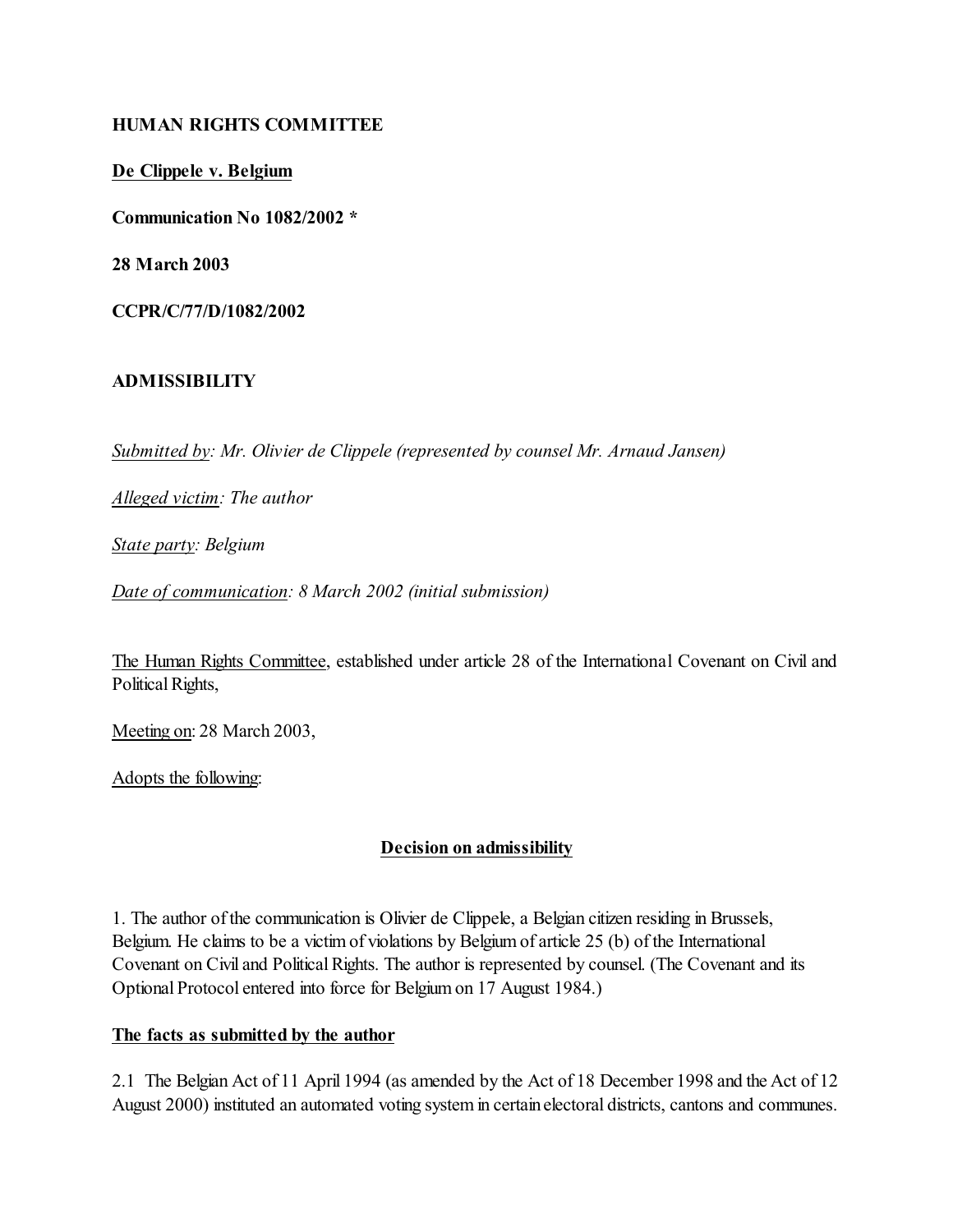2.2 The author, as a voter and candidate in the communal elections in the commune of Ixelles, brought suit before the competent Belgian courts with a claim that the Act on automatedvotingdid not respect the rights set out in article 25 (b) of the International Covenant on Civil and Political Rights.

2.3 On 17 November 2000, under the Belgian communal elections law, the author brought an action challenging the procedure for the preparation, holding and counting of automated votes in the communal election of 8 October 2000 in Ixelles, with a view to having the election cancelled by the Judicial Council of the Brussels-capital region.

2.4 On 14 December 2000 the Judicial Council rejected the author's complaint.

2.5 On 26 December 2000 the author lodged an appeal with the Council of State.

2.6 On 4 April 2001 the Council of State rejected the author's appeal.

## **The complaint**

3.1 The author is challenging the Act on automated voting on the following grounds:

- Lack of independent monitoring of electoral procedures such that the distribution of seats between the lists might be influenced; there are four elements to this:

> The system lacks transparency. The software for recording and counting votes has not been made public, so neither the main bureau nor the polling stations can effectively monitor voting procedures;

> Voters have no certainty that their vote and the electronic record of their vote on the magnetic card correspond, as the software constitutes an intermediary which they cannot monitor in any way;

> The counting of votes is organized and overseen by the Ministry of the Interior.

> The monitoring performed by a College ofExperts does not compensate for this lack of independence of the body counting the votes, as the functioning, authority and organization of the College are deficient in numerous ways (the College is unable to monitor each polling station effectively, and is powerless against fraud);

> Candidates and witnesses are unable to verify the counting of votes or the results as they have no access to the software and therefore can only watch as a printer produces the results of hidden electronic processing;

- Restriction of the right to vote, as the voter must select a list without being able to view all the candidates on each list at the same time;

- Unreliability and errors relating to the automated vote that came to light in the elections of 8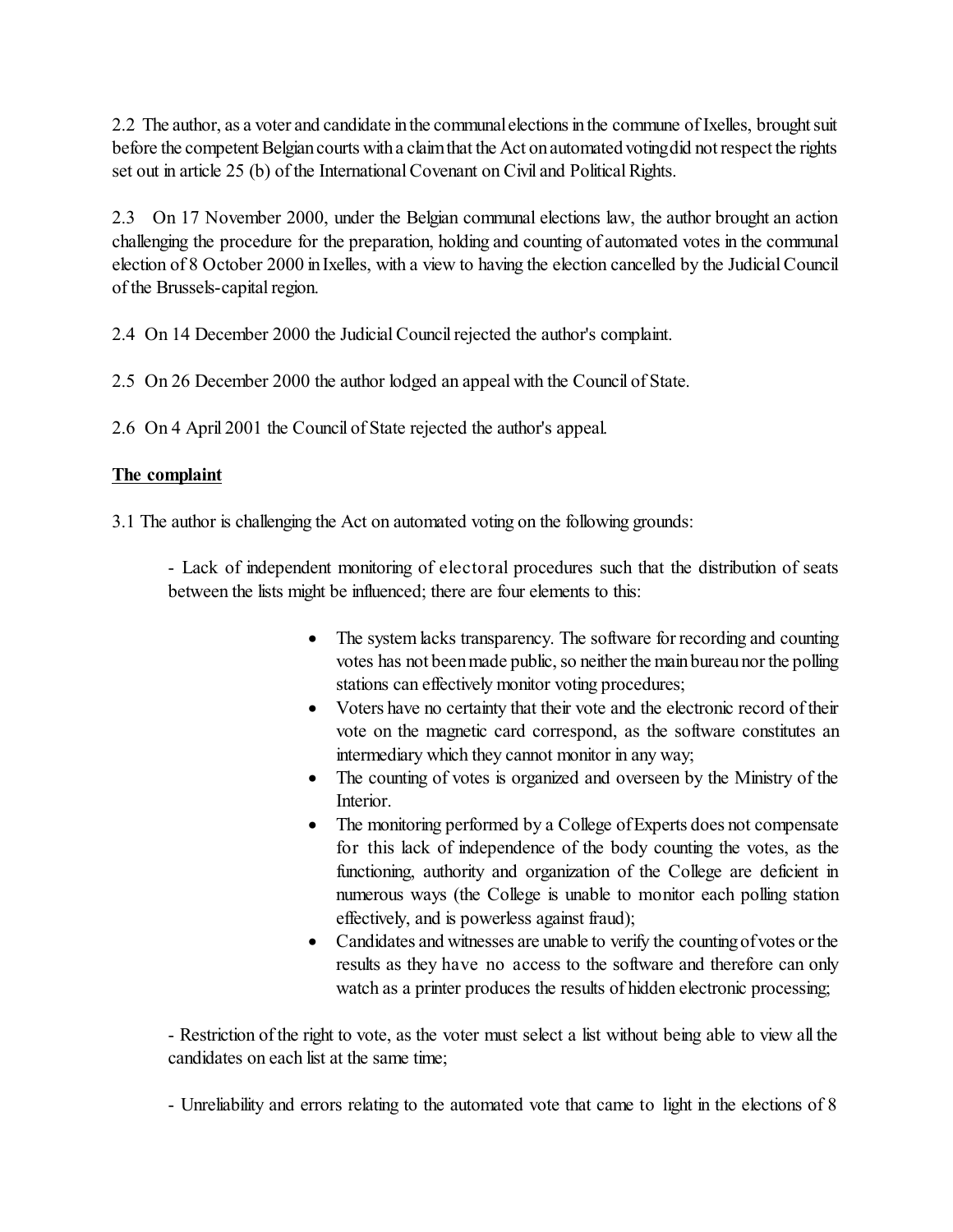October 2000, when there were discrepancies at several polling Stations betweenthe number of cards recorded in the ballot boxes and the number ofvoters who actually voted, and between the number of magnetic cards recorded and the number cancelled.

3.2 The author claims that the Act on automated voting that was applied in the communal elections of 8 October 2000 contravenes article 25 (b) of the Covenant.

3.3 The author states that all domestic remedies have been exhausted, and indicates that the matter has not been submitted under any other procedure of international investigation or settlement.

## **State party's observations on admissibility**

4.1 Inits observations of 29 July 2002, the State party challenges the admissibility of the communication.

4.2 Firstly, referring to the Committee's jurisprudence, 1/ the State party asserts that the author has not demonstrated that he is a victim. The author voices general and abstract criticismofthe automated voting system without specifically demonstratingthatsuch a system could have affected him directly or caused him personal harm, either as a candidate for the communal elections in Ixelles or as a voter in the same commune. The State party affirms that as a candidate the author suffered no harm, since he was elected. Furthermore, according to the State party, the author makes no specific allegation that the supposed irregularities that he has complained of falsified the results of the Ixelles communal elections to either his detriment or that of the candidate for whom he voted.

4.3 Secondly, the State party maintains that the author has not exhausted domestic remedies in respect of his complaint alleging discrepancies at several polling stations between the number of cards recorded in the ballot boxes and the number of voters who actually voted, and between the number of magnetic cards recorded and the number cancelled. According to the State party, the Judicial Council of the Brusselscapital region, as the administrative court of first instance with competence for communal election disputes, decided in a judgement of 14 December 2000 that these allegations constituted new pleas, submitted after the expiration of the 40-day time limit for the filing of complaints with the Council (Act on communal elections, art. 74 (1)). In fact these pleas did not appear at all in the original complaint and were advanced onlylater, in the submissions filed on 8 and 11 December 2000. The Council, consideringthat these were new pleas and that they could not be considered merely as developments of the pleas in the initial complaint, found them inadmissible. Furthermore, according to the State party, the Council of State, acting as an appellate body, at the conclusion of a detailed statement of reasons in a judgement dated 4 April 2001, fully concurred in that view and concluded that "the plea submitted out of time to the Judicial Council was inadmissible and remains so on appeal before the Council of State".

4.4 Basing itself on the Committee's jurisprudence, 2/ the State party considers that the author has not exhausted domestic remedies inasmuch as he failed to exhaust such remedies owing to his own negligence, by failing to comply with the time limit for the filing of appeals stipulated by domestic law.

4.5 Thirdly, the State party maintains that the author has not sufficiently substantiated his allegations.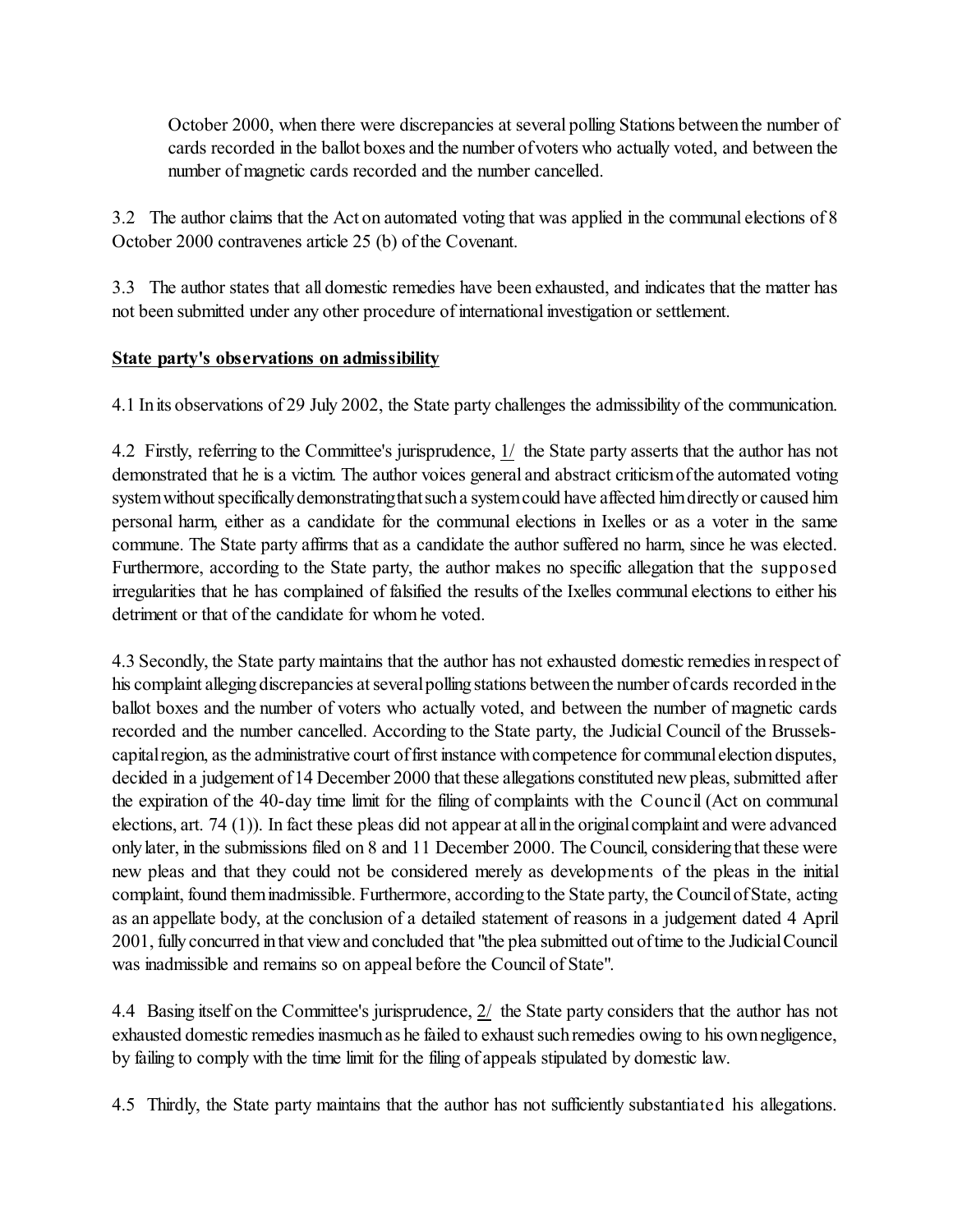Referring to the Committee's jurisprudence, 3/ the State party considers that the author merely makes assertions without producing concrete evidence justifying admissibility.

4.6 Lastly, the State party points out that the author's complaints have been carefully considered by the national courts, and that in accordance with the Committee's jurisprudence 4/ it is for the appeal courts in States parties, not the Committee, to review the findings offactsina given case unless it can be proved that the courts' decisions were clearly arbitrary.

4.7 The State party points out that the Council of State observes first of all that article 25 (b) of the Covenant neither prescribes nor prohibits any specific voting system.

4.8 The Council of State refutes the complaints of a lack of transparency inthe automated votingsystem, in particular as the "source code" was divulged, albeit without the security algorithms. There is no indication that the transparency provided by divulging the "source code" was insufficient.

4.9 Concerning the ability of voters to verify their votes, the Council of State notes, and the author acknowledges, that voters are able to verify their votes after having expressed their choice, and that the monitoring performed by the College of Experts has shown that there was no discrepancy between the votes as displayed and the information recorded on the magnetic card.

4.10 As for the independence of the College of Experts, the Council of State notes that the author criticizes the College for being elected by legislative assemblies. The Council of State observes firstly that such reasoning, if followed, would necessarily cast doubt on the independence and impartiality of all judges in Belgium, who are appointed by the King on the nomination of the competent minister, and thus on the country's established authorities. The Council of State then notes that no specific evidence demonstrating the lack of independence of the College has been put forward. In fact, the Council of State notes that criticism by the College, in its report on the elections of 13 June 1999, led to amendment of the Act of 11 April 1994. In its report on the elections of 8 October 2000 the College lists the various improvements made to the automated voting system, both in respect of procedures and equipment. Among these improvements was the possibility for voters themselves to verify their votes.

4.11 The Council of State then draws attention to the fact that prior to the elections of 8 October 2000 the College of Experts carried out tests involving casting votes, viewing them and comparing the results with the votes cast, and that it noted that the voting machines accurately recorded the votes in the computer's memory. The Council ofState also points out that verification exercises were conducted both on election day and afterwards, during which it was confirmed that: (1) the software commands were identical to those created during the benchmark compilation; (2) the magnetic card readers did not alter the content of the cards in the ballot box; and (3) it is possible to carry out an independent recount by viewing all the cards in a commune's ballot box one by one, and counting the votes manually. The Council of State also emphasizes that a double appeal can be lodged, with the Provincial Executive Council or the Judicial Council in first instance, and subsequently with the Council of State on appeal, and that these bodies can order investigations. These bodies have full competence, and their intervention thus provides an additional guarantee.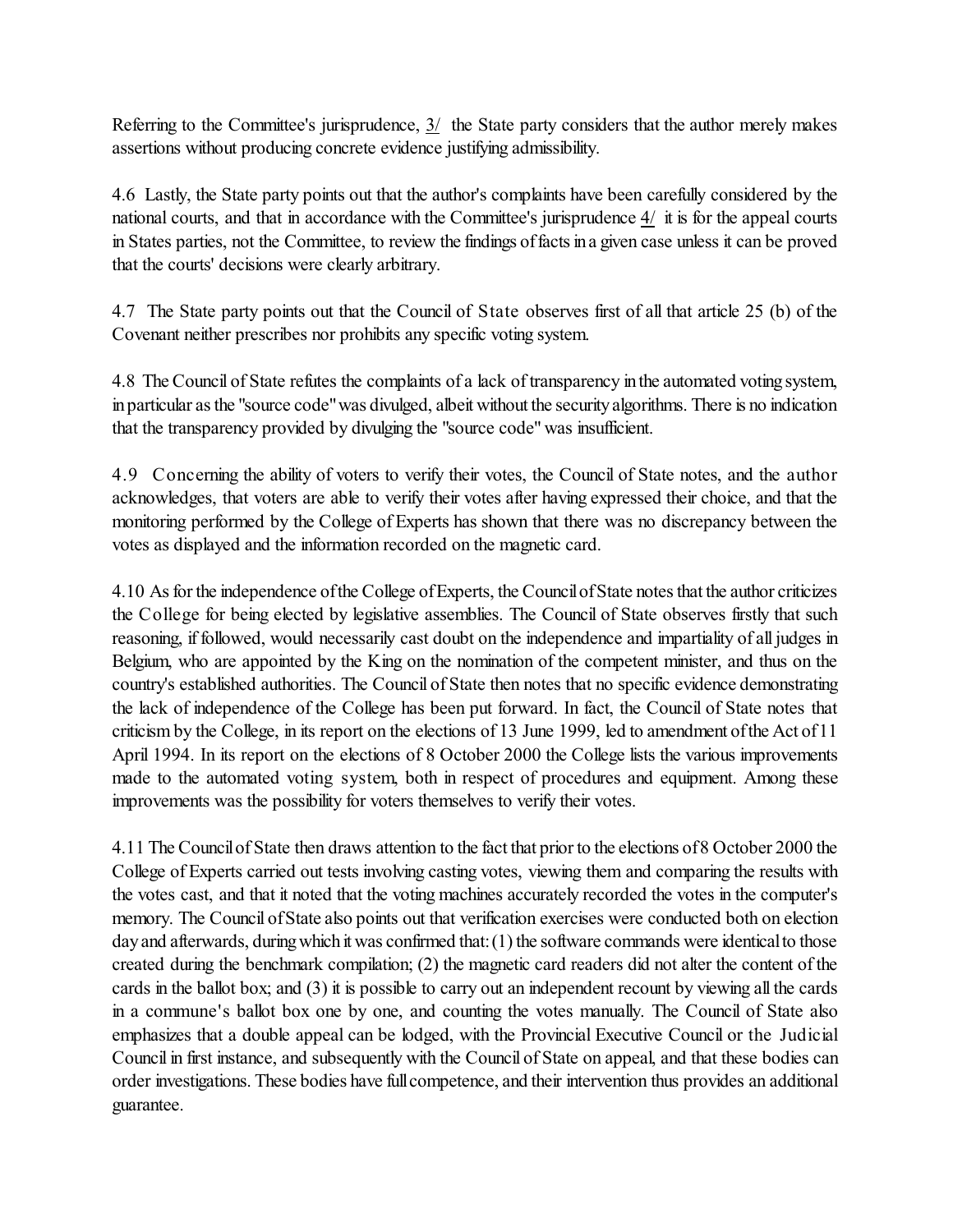4.12 With regard to the complaint of restriction ofthe right to vote, the Councilof State notes, on the one hand, that article 15 of the Act of 11 April 1994 provides that all lists of candidates must be posted at each polling station and in each voting booth, and, on the other hand, that article 7 stipulates that the number and partyaffiliationofallcandidate lists must be displayed on the screen, with an invitation to confirmthe vote cast and the option, as long as the vote has not been confirmed, of starting over. The right to vote is thus not hindered in any way by the automated voting system.

4.13 In respect of the complaint concerning unreliability and errors associated with automated voting, the Council of State rejects that plea as the case has not been properly brought before a court of first instance.

## **Author's comments on the State party's observations concerning admissibility**

5.1 In his letter of 26 September 2002, the author contests the State party's arguments.

5.2 Firstly, he maintains that he was personallyand directlya victimofthe failure to respect article 25 (d) of the Covenant, which confers upon him individual political rights, and requests the Committee to examine the violation of his rights stemming from the application of the Act of 11 April 1994 on automated voting in the communal elections of8October 2000. In the author's opinion, the guarantees of substance and form corresponding to the electoral rights citizens are ensured under the Covenant are not fulfilled by the automated voting system, and it would thus be unreasonable to demand concrete evidence of irregularities.

5.3 Secondly, in respect of the exhaustion of domestic remedies, the author acknowledges that the complaints of discrepancies at certain polling stations between the number of cards recorded in the ballot boxes and the number of voters who actually voted, and between the number ofmagnetic cards recorded and the number cancelled, were found inadmissible on procedural grounds, as they were out of time. However, according to the author, this has no bearing on the admissibility of his communication concerning the violation of article 25 (b) of the Covenant by the Act on automated voting applied in the communal elections of 8 October 2000.

5.4 Thirdly, the authorcontends that his allegations are duly substantiated by rigorous, serious and detailed analysis. The author maintains that his communication does not relate to actual facts or evidence, namely the holding of the elections, the existence of the Act of 11 April 1994 on automated voting and the way in which it was applied, but, rather, to the compatibility with article 25 (b) of the Covenant of the Act in its present form and as it has been applied. The author states that he is not convinced by the judgement issued by the Council of State on 4 April 2001, in particular for the following reasons: (1) the Council of State did not respond to the criticism that it was materially impossible for the College of Experts to monitor all the polling stations; (2) the Council of State referred to the findings of the College of Experts in respect of the problem of verification by voters of the accuracy of their votes, but failed to respond to the above criticism; (3) the author maintains the complaint concerning the lack of guarantees of independence of the College of Experts; and (4) the Council of State did not address the question of the monitoring of the vote count by candidates and their witnesses.

## **Issues and proceedings before the Committee concerning admissibility**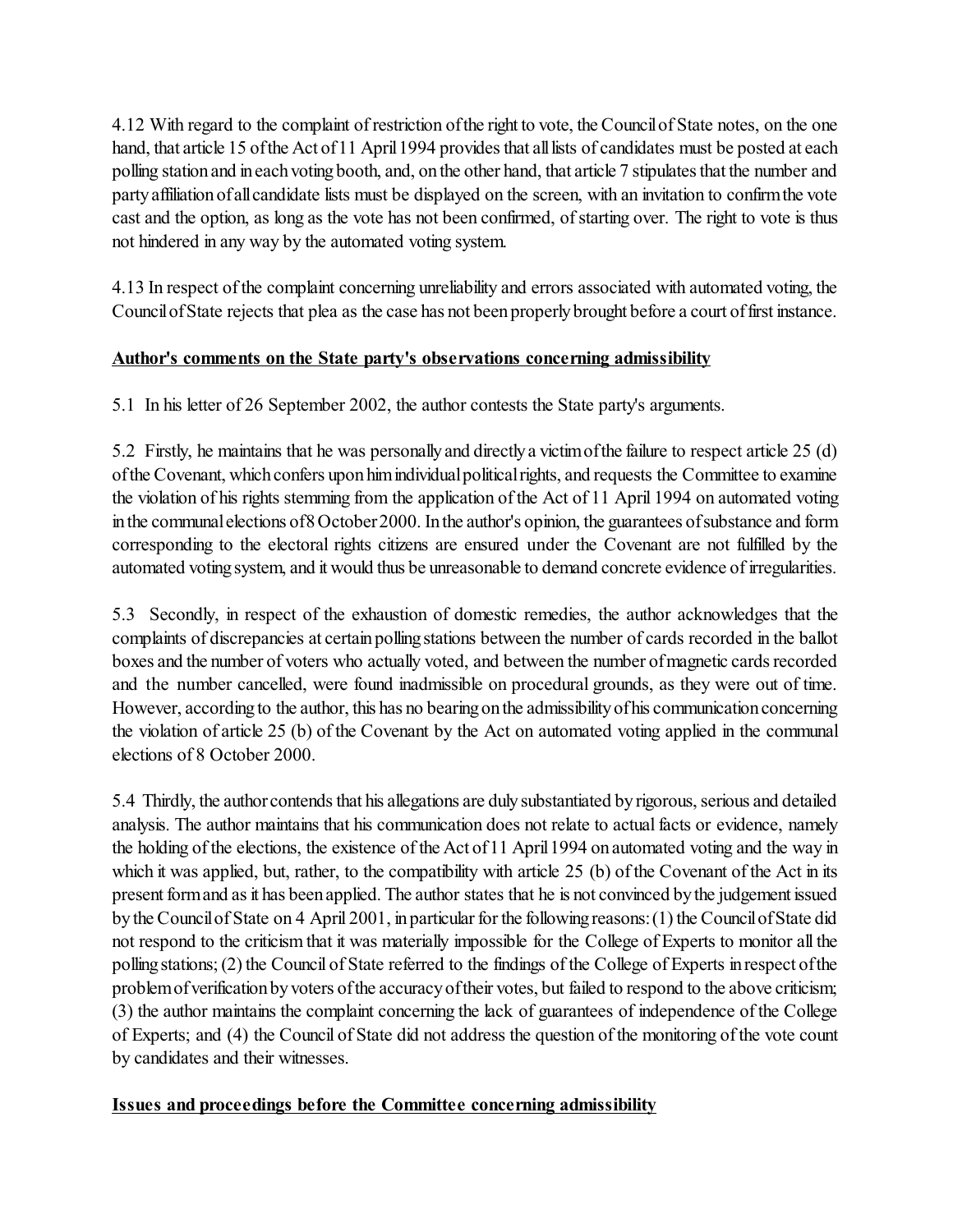6.1 Before considering any claim contained in a communication, the Human Rights Committee must, in accordance with rule 87 of its rules of procedure, decide whether or not it is admissible under the Optional Protocol to the Covenant.

6.2 The Committee has ascertained, as required under article 5, paragraph 2 (a) of the Optional Protocol, that the same matter is not being examined under another procedure of international investigation or settlement.

6.3 In respect of the exhaustion of domestic remedies, the Committee notes the arguments of the State party to the effect that the allegations of discrepancies at several polling stations between the number of cards recorded in the ballot boxes and the number ofvoters who actually voted, and between the number of magnetic cards recorded and the number cancelled, are inadmissible, as these complaints were not raised withthe competent national courts in the period set by law. The Committee also notes that the author acknowledges these reasons for inadmissibility. The Committee therefore considers that this part of the communication is inadmissible under article 5, paragraph 2 (b), of the Optional Protocol.

6.4 In respect of the complaints concerning the absence of independent monitoring of electoral procedures and restriction of the right to vote resulting from the Act on automated voting, the Committee considers that even assuming that the author could claim the status of a victim of an alleged violation of the Covenant, he has not provided any evidence to substantiate his complaint.

The Committee therefore considers that this part of the complaint is inadmissible under article 2 of the Optional Protocol.

7. The Committee therefore decides:

(a) That the communication is inadmissible under article 5, paragraph 2 (b), and article 2 of the Optional Protocol;

(b) That this decision shall be communicated to the State party and to the author.

[Adopted in English, French and Spanish, the French text being the original version. Subsequently to be issued also in Arabic, Chinese and Russian as part of the Committee's annual report to the General Assembly.]

\* The following members ofthe Committee participated inthe examination of the present communication: Mr. Nisuke Ando, Mr. Alfredo Castillero Hoyos, Ms. Christine Chanet, Mr. Franco Depasquale, Mr. Maurice Gl l Ahanhanzo, Mr. Walter K lin, Mr. Ahmed Tawfik Khalil, Mr. Rajsoomer Lallah, Mr. Rafael Rivas Posada, Mr. Nigel Rodley, Mr. Martin Scheinin, Mr. Ivan Shearer, Mr. Hip lito Solari Yrigoyen, Ms. Ruth Wedgwood and Mr. Roman Wieruszewski.